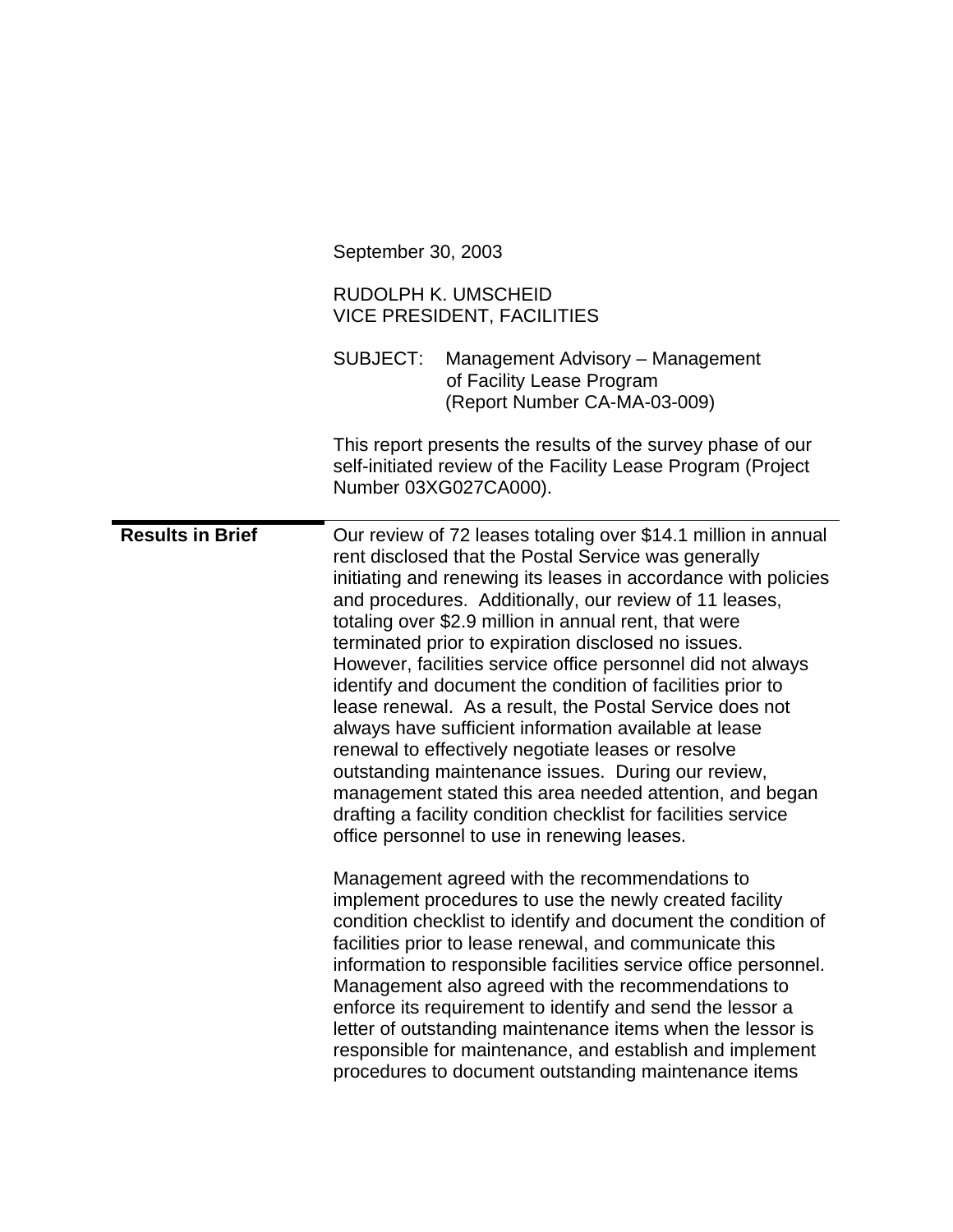|                                             | prior to assuming maintenance responsibility from the<br>lessor. To address these issues, management agreed to<br>issue a policy memorandum and revise its Maintenance<br>Rider USPS Responsibility (Partial) in quarter 1, Fiscal Year<br>(FY) 2004.                                                                                                                                                                                                                                                                                                                                                                                                                                                                                                                                                                                                                                                                       |
|---------------------------------------------|-----------------------------------------------------------------------------------------------------------------------------------------------------------------------------------------------------------------------------------------------------------------------------------------------------------------------------------------------------------------------------------------------------------------------------------------------------------------------------------------------------------------------------------------------------------------------------------------------------------------------------------------------------------------------------------------------------------------------------------------------------------------------------------------------------------------------------------------------------------------------------------------------------------------------------|
| <b>Background</b>                           | The Postal Service is one of America's largest owners,<br>developers, and managers of real estate. The Postal<br>Service's active facility inventory contains 28,536 leased<br>facilities with over \$821 million in annual rent.                                                                                                                                                                                                                                                                                                                                                                                                                                                                                                                                                                                                                                                                                           |
| Objective, Scope, and<br><b>Methodology</b> | The objective of the review was to determine if the<br>procedures and internal controls for initiating and renewing<br>leases, and terminating leases prior to expiration were<br>adequate. During the review, we also gathered information<br>about the Postal Service's Single Source Provider Program.                                                                                                                                                                                                                                                                                                                                                                                                                                                                                                                                                                                                                   |
|                                             | To determine the adequacy of procedures and internal<br>controls, we reviewed current Postal Service policies and<br>interviewed headquarters, facilities service office, and<br>administrative service office officials. We also contacted<br>postmasters at several leased facilities. Additionally, we<br>reviewed a judgmental sample of 72 leases worth over<br>\$14,156,461 in annual rent. Our sample included new<br>leases on existing properties completed during FYs 2001<br>and 2002, new leases for properties not previously in the<br>Postal Service inventory, new leases for properties<br>previously in Postal Service inventory, leases with a<br>termination option, leases with no renewable options, and<br>active leases with an occupied date prior to January 1,<br>1980. We also judgmentally sampled 11 leases terminated<br>prior to lease expiration worth over \$2,945,113 in annual<br>rent. |
|                                             | In addition, we gathered information about the Postal<br>Service's Single Source Provider Program, and followed up<br>on facilities that came to our attention because of leasing or<br>maintenance issues.                                                                                                                                                                                                                                                                                                                                                                                                                                                                                                                                                                                                                                                                                                                 |
|                                             | This review was conducted from November 2002 through<br>September 2003 in accordance with the President's Council<br>on Integrity and Efficiency, Quality Standards for<br>Inspections. We discussed our conclusions and<br>observations with appropriate management officials and<br>included their comments, where appropriate.                                                                                                                                                                                                                                                                                                                                                                                                                                                                                                                                                                                           |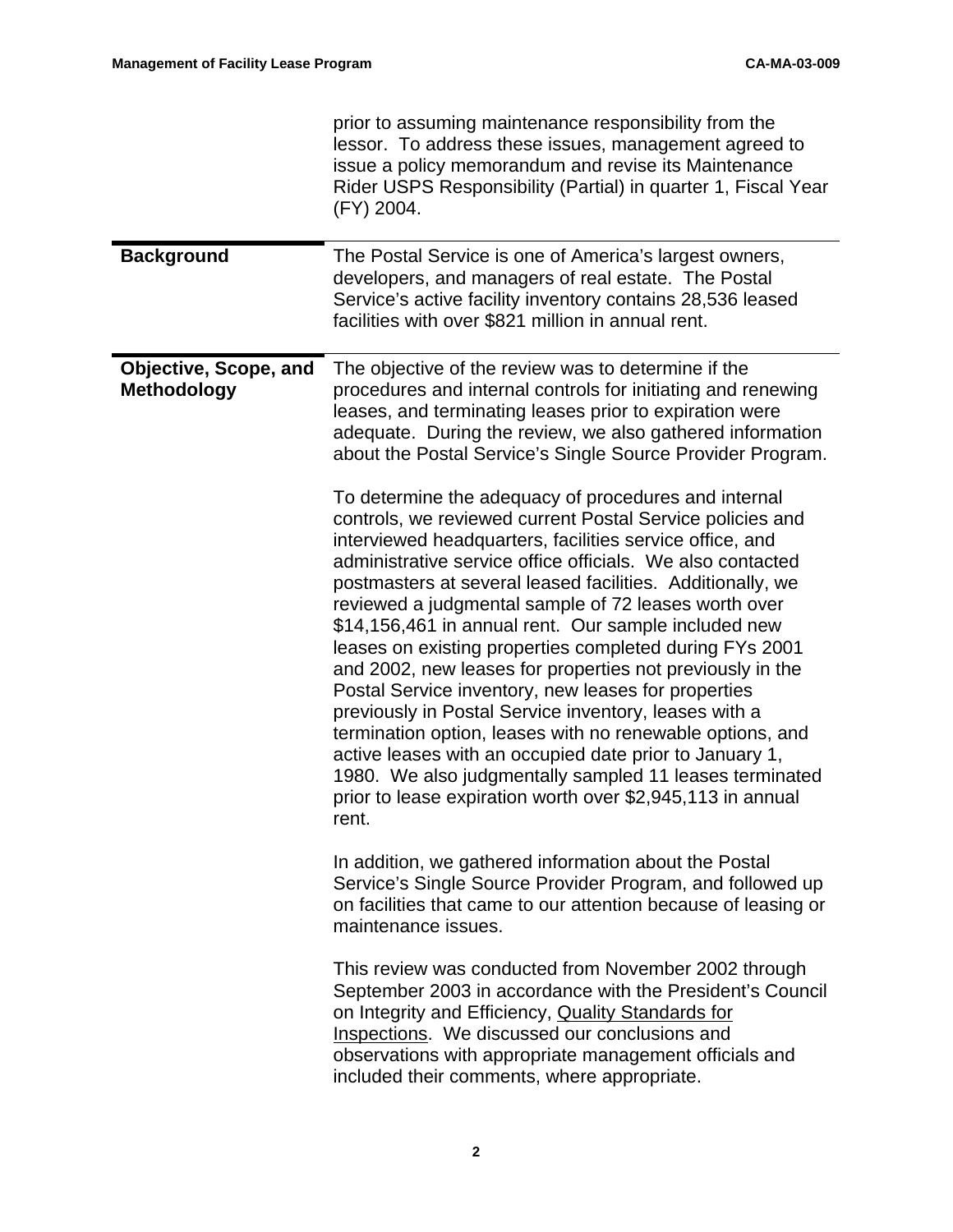|                                                                                                        | We believe the computer-generated data was sufficiently<br>reliable to support the opinions, conclusions, and<br>recommendations in this report.                                                                                                                                                                                                                                                                                                                                                                                                                                                                                                                                                                                                           |
|--------------------------------------------------------------------------------------------------------|------------------------------------------------------------------------------------------------------------------------------------------------------------------------------------------------------------------------------------------------------------------------------------------------------------------------------------------------------------------------------------------------------------------------------------------------------------------------------------------------------------------------------------------------------------------------------------------------------------------------------------------------------------------------------------------------------------------------------------------------------------|
| <b>Prior Audit Coverage</b>                                                                            | We did not identify any prior audits or reviews related to the<br>objective of this audit.                                                                                                                                                                                                                                                                                                                                                                                                                                                                                                                                                                                                                                                                 |
| <b>Sufficient Information</b><br><b>Not Always Gathered</b><br><b>Prior to Lease</b><br><b>Renewal</b> | Our review of 72 leases totaling over \$14.1 million in annual<br>rent disclosed the Postal Service was generally initiating<br>and renewing its leases in accordance with policies and<br>procedures. Additionally, our review of 11 leases, totaling<br>over \$2.9 million in annual rent, that were terminated prior to<br>expiration disclosed no issues. However, facilities service<br>office personnel did not always identify and document the<br>condition of facilities prior to lease renewal. As a result, the<br>Postal Service does not always have sufficient information<br>available at lease renewal to effectively negotiate leases or<br>resolve outstanding maintenance issues.                                                       |
|                                                                                                        | District administrative service office personnel are currently<br>responsible for communicating with postmasters or<br>installation managers about the condition of facilities.<br>However, there are no procedures to ensure that<br>information about the condition of facilities is communicated<br>to facilities service office personnel responsible for renewing<br>leases.                                                                                                                                                                                                                                                                                                                                                                          |
|                                                                                                        | We did not find any evidence of inquiry or documentation of<br>any outstanding maintenance items at lease renewal as<br>applicable in the 72 leases reviewed. In addition, Postal<br>Service officials stated there was no requirement to inquire<br>about the condition of the facilities prior to lease renewal.<br>However, Postal Service policy states that the facilities<br>service office is responsible for sending the lessor a letter<br>to document outstanding maintenance items that exist<br>at lease renewal for which the lessor has maintenance<br>responsibility. <sup>1</sup> In addition, if the Postal Service is assuming<br>maintenance responsibility, the lessor must correct all<br>outstanding maintenance items. <sup>2</sup> |

 $\frac{1}{2}$  Realty Acquisition Handbook, RE-1, Section 316.3.<br> $\frac{2}{2}$  Realty Acquisition Handbook, RE-1, Section 326.11.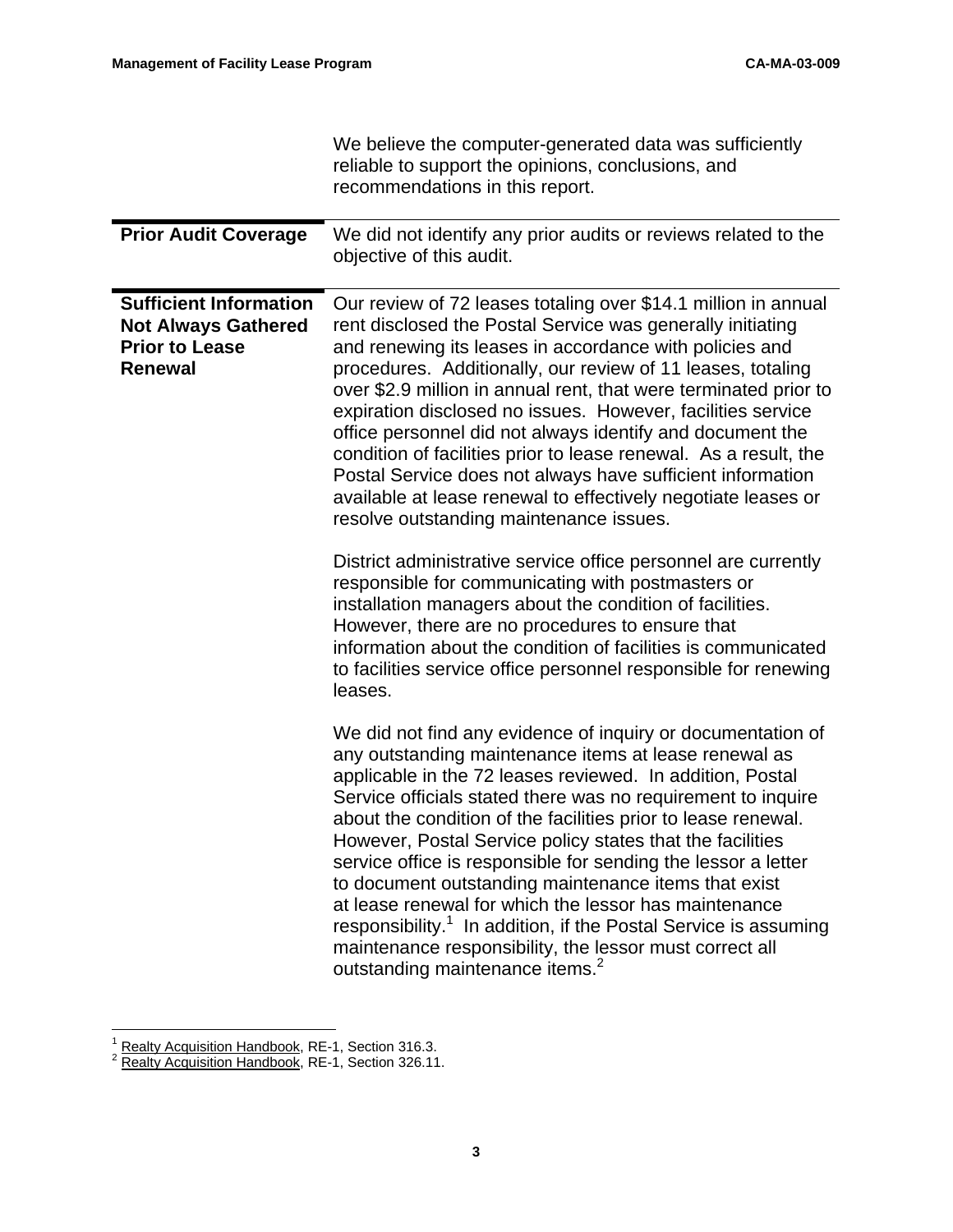We were made aware of a lease renewal for a post office with outstanding maintenance items where the lessor had maintenance responsibility. $3$  Although the real estate specialist indicated they had contacted the postmaster prior to renewal, the lease file did not contain any evidence of inquiry or any notification informing the lessor of outstanding maintenance issues. After this issue was brought to the real estate manager's attention, he provided written direction to the facility service office staff reminding them to determine any lessor maintenance prior to lease negotiations.

We also noted a recently renewed lease for a post office where the Postal Service was assuming maintenance responsibility for the first time, $4$  yet no list of outstanding maintenance items had been completed prior to our inquiry. A list was subsequently prepared prior to the effective date of the renewal.

Without a consistent policy to identify and document the condition of facilities prior to lease renewal, the Postal Service may not be able to effectively negotiate lease terms or resolve outstanding maintenance issues. Also, when the lessor has maintenance responsibility, knowledge of the condition of the leased facility enables the Postal Service to coordinate with the lessor to resolve maintenance issues. This reduces the risk of future safety hazards or unsafe working conditions. Furthermore, when the Postal Service assumes maintenance responsibility, knowledge of any outstanding maintenance items reduces the risk that the Postal Service may incur maintenance expenses that are the responsibility of the lessor.

During our review, Postal Service management agreed that the issue of identifying and documenting the condition of facilities at renewal should be addressed. In fact, Facilities headquarters management began drafting a facility condition checklist for facilities service offices to use when renewing leases. The checklist will be used in lease negotiations and in identifying and resolving outstanding maintenance items.

 $\frac{1}{3}$  $3$  Franktown, Colorado. This lease was not included in the original sample universe.

<sup>&</sup>lt;sup>4</sup> Freeport, Texas, Downtown Station. This lease was not included in the original sample universe.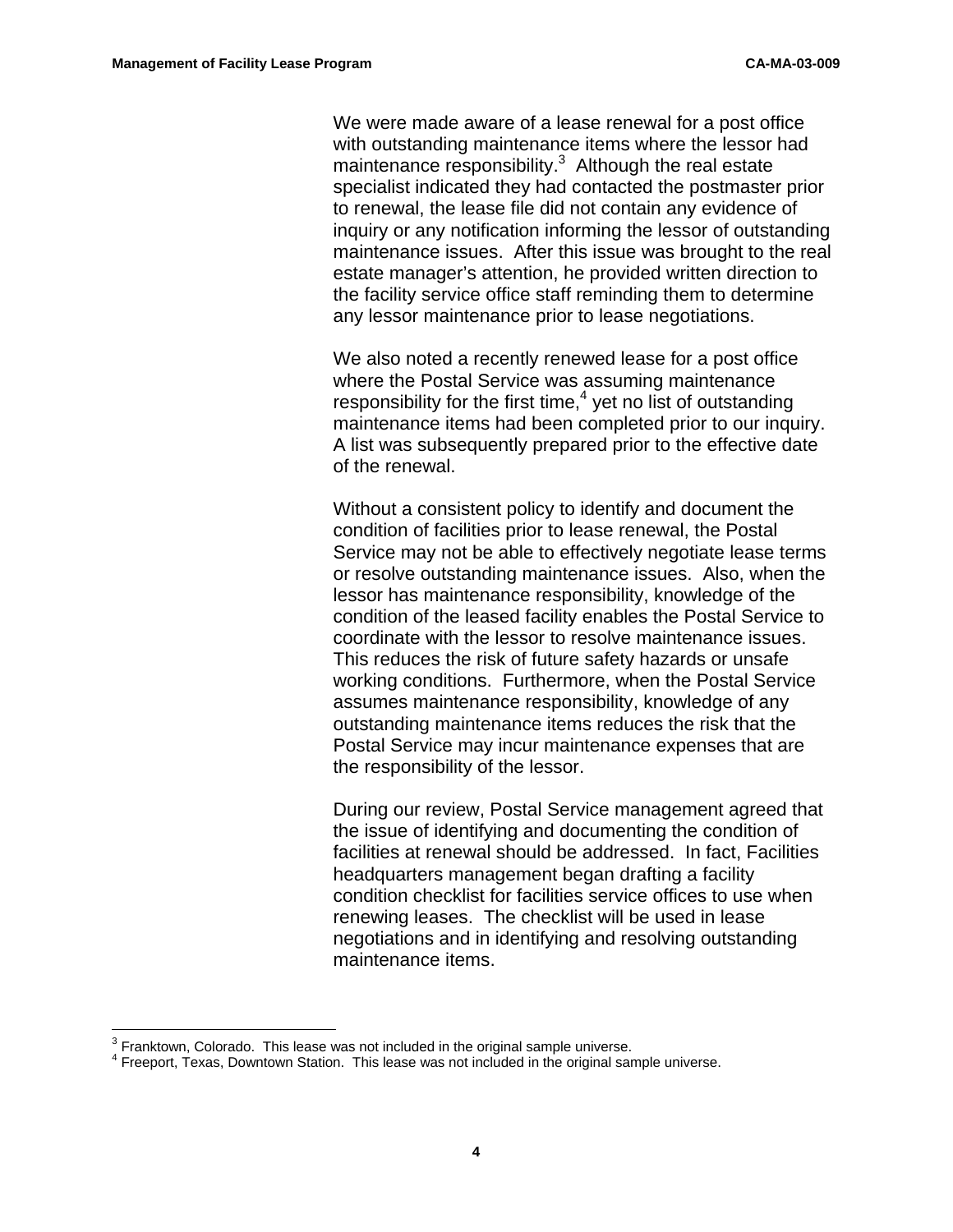|                                 | In addition, we were advised of the implementation of the<br>Single Service Provider Program. Under this program,<br>facilities service offices will assume responsibility to<br>communicate with postmasters or installation heads<br>regarding maintenance issues. This initiative will streamline<br>communication between postmasters and facilities service<br>office personnel regarding maintenance issues.                                                                                                                                                                         |
|---------------------------------|--------------------------------------------------------------------------------------------------------------------------------------------------------------------------------------------------------------------------------------------------------------------------------------------------------------------------------------------------------------------------------------------------------------------------------------------------------------------------------------------------------------------------------------------------------------------------------------------|
| <b>Recommendation</b>           | We recommend the vice president, Facilities:                                                                                                                                                                                                                                                                                                                                                                                                                                                                                                                                               |
|                                 | 1. Implement procedures to use the newly created facility<br>condition checklist to identify and document the<br>condition of facilities prior to lease renewal, including<br>communication with personnel responsible for<br>negotiating the lease.                                                                                                                                                                                                                                                                                                                                       |
| Management's<br><b>Comments</b> | Management agreed with the recommendation and is<br>currently finalizing a facility condition checklist and policy<br>memo to be issued in quarter 1, FY 2004.                                                                                                                                                                                                                                                                                                                                                                                                                             |
| <b>Recommendation</b>           | 2. Enforce the requirement to identify and send the lessor<br>a letter of outstanding maintenance items when the<br>lessor has maintenance responsibility.                                                                                                                                                                                                                                                                                                                                                                                                                                 |
| Management's<br><b>Comments</b> | Management agreed with the recommendation.<br>Management will reemphasize this issue in the policy<br>memorandum discussed previously, to be distributed in<br>quarter 1, FY 2004.                                                                                                                                                                                                                                                                                                                                                                                                         |
| Recommendation                  | Establish and implement procedures to document<br>3.<br>outstanding maintenance items prior to assuming<br>maintenance responsibility from the lessor.                                                                                                                                                                                                                                                                                                                                                                                                                                     |
| Management's<br><b>Comments</b> | Management agreed with the recommendation.<br>Management stated that with the new facility condition<br>checklist, deferred maintenance will be identified prior to the<br>Postal Service taking responsibility for maintenance, and a<br>written list will be furnished to the lessor. In addition, an<br>updated Maintenance Rider will be issued in quarter 1<br>FY 2004 stating that if deferred maintenance is not<br>completed and the proper certifications are not received, the<br>lessor will remain responsible for the maintenance of the<br>building, systems, and equipment. |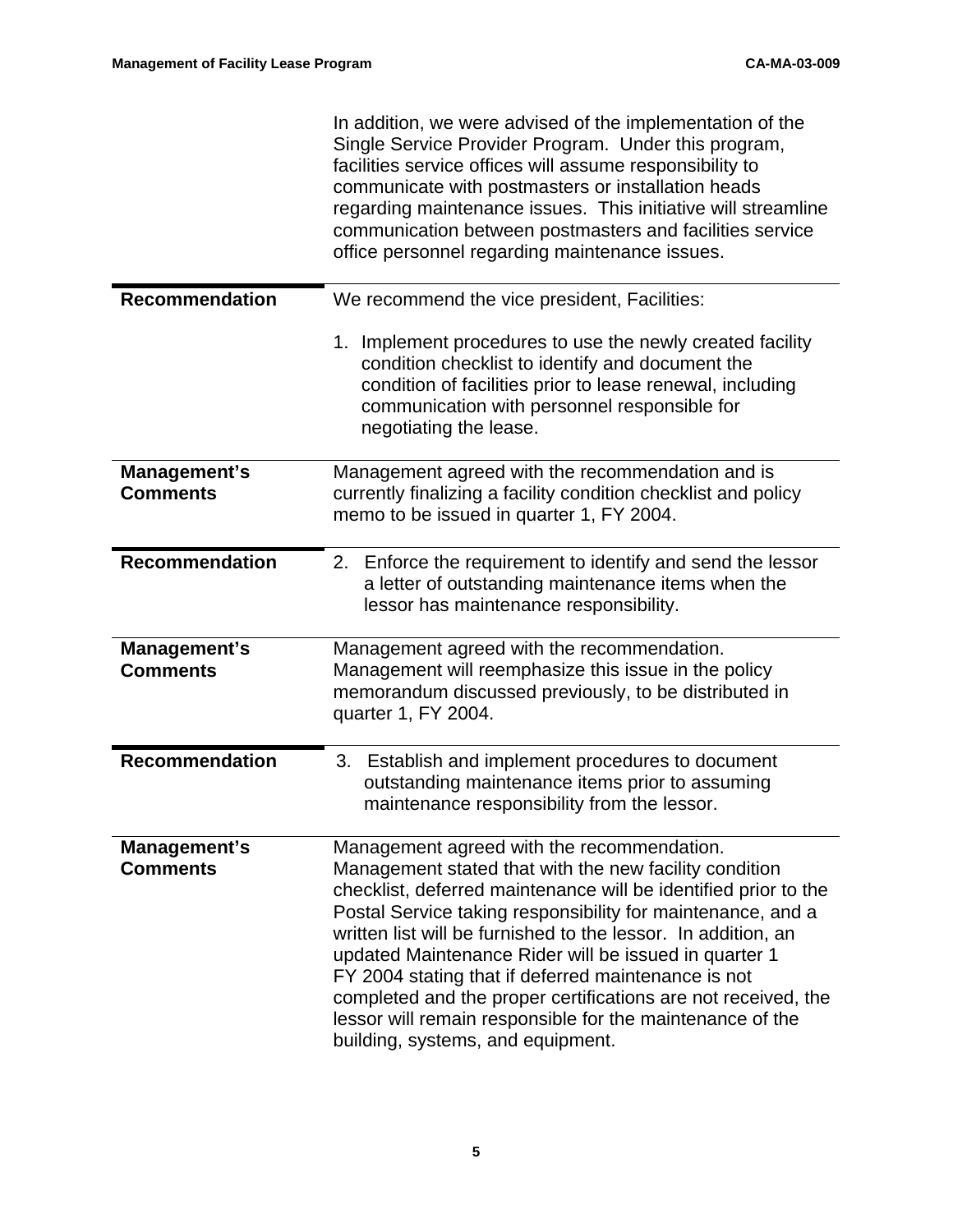| <b>Evaluation of</b><br>Management's<br><b>Comments</b> | Management's comments are responsive to<br>recommendations 1, 2, and 3. Management's actions taken<br>or planned should correct the issues identified in the report.                                                                                                                                                                                                                                                                                                                                                                                           |
|---------------------------------------------------------|----------------------------------------------------------------------------------------------------------------------------------------------------------------------------------------------------------------------------------------------------------------------------------------------------------------------------------------------------------------------------------------------------------------------------------------------------------------------------------------------------------------------------------------------------------------|
|                                                         | Management provided a technical correction that we<br>incorporated into the report.                                                                                                                                                                                                                                                                                                                                                                                                                                                                            |
| <b>Single Source</b><br><b>Provider Program</b>         | Postal Service management recently initiated the Single<br>Source Provider Program. This program will consolidate<br>repair and maintenance functions previously performed by<br>district administrative service office personnel into a single<br>function within the facility service offices. This initiative is<br>designed to enhance communication regarding repairs and<br>maintenance issues. The program was fully implemented in<br>one facilities service office and is scheduled for<br>implementation at all offices over the next several years. |
|                                                         | During our review, we gathered preliminary information<br>regarding the Single Source Provider Program.<br>Additionally, we identified two issues that we brought to<br>management's attention:                                                                                                                                                                                                                                                                                                                                                                |
|                                                         | A search of facilities in the Web-based database<br>revealed facility names had been input differently by the<br>technicians and were not always synchronized with the<br>Facilities Management System in Windows.                                                                                                                                                                                                                                                                                                                                             |
|                                                         | Four of twenty-one postmasters and/or installation heads<br>$\bullet$<br>were unaware of the new procedure for requesting repair<br>work under the Single Source Provider Program.                                                                                                                                                                                                                                                                                                                                                                             |
|                                                         | Management immediately took corrective action by<br>implementing a process to synchronize the database with<br>the Facilities Management System in Windows, and sending<br>additional information about the program to all postmasters<br>and installation heads.                                                                                                                                                                                                                                                                                              |
|                                                         | We did not perform any additional tests to validate the<br>effectiveness of the Single Source Provider Program.<br>Therefore, the Office of Inspector General (OIG) does not<br>express any opinion regarding the effectiveness of the<br>program as a whole. However, we may review this program<br>in the future.                                                                                                                                                                                                                                            |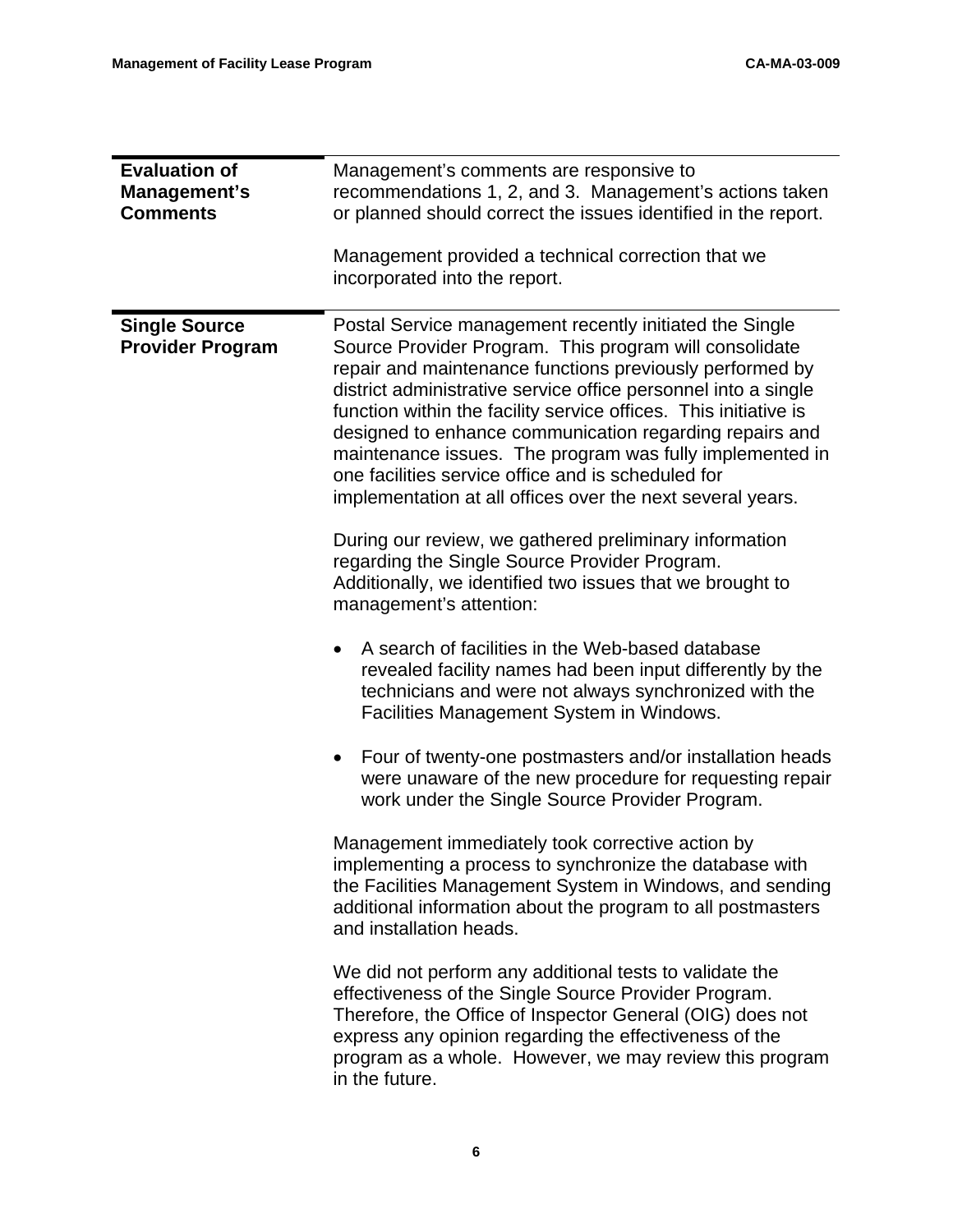| <b>Observation</b> | During the course of our review, we discussed an isolated<br>issue regarding a post office lease renewal <sup>5</sup> without the<br>required Postal Service Form 7437, Request for Services <sup>6</sup><br>with Facilities management. Although no recommendation<br>is provided, this issue is documented here for information<br>and future management attention as necessary.                                                                                                                                                                                                                                                                                                   |
|--------------------|--------------------------------------------------------------------------------------------------------------------------------------------------------------------------------------------------------------------------------------------------------------------------------------------------------------------------------------------------------------------------------------------------------------------------------------------------------------------------------------------------------------------------------------------------------------------------------------------------------------------------------------------------------------------------------------|
|                    | We noted there were discussions to close this post office<br>because only one employee works at the facility for 3 hours<br>a day, 5 days a week. Postal Service management was<br>considering relocating to a new facility or to the existing<br>main post office. Without documentation of the operational<br>need, this potential change may not have been considered<br>in the renewal of the 5-year lease expiring in 2007.<br>Facilities management stated that because the lease had<br>recently been renewed and no final management decision<br>had been made, there was no action that could be taken<br>now. However, on lease renewal they would consider this<br>issue. |
|                    | We appreciate the cooperation and courtesies provided by<br>your staff during the review. If you have any questions or<br>need additional information, please contact Lorie Siewert,<br>director, Contracts and Facilities, at (651) 855-5856 or me<br>at (303) 925-7429.                                                                                                                                                                                                                                                                                                                                                                                                            |
|                    | Colleen A. McAntee<br>Deputy Assistant Inspector General<br>for Financial Management                                                                                                                                                                                                                                                                                                                                                                                                                                                                                                                                                                                                 |
|                    | Attachment                                                                                                                                                                                                                                                                                                                                                                                                                                                                                                                                                                                                                                                                           |
|                    | John A. Rapp<br>CC:<br>Susan M. Duchek                                                                                                                                                                                                                                                                                                                                                                                                                                                                                                                                                                                                                                               |
|                    |                                                                                                                                                                                                                                                                                                                                                                                                                                                                                                                                                                                                                                                                                      |

<sup>-&</sup>lt;br>5

 $\frac{5}{6}$  Freeport, Texas, Downtown Station. This lease was not included in the original sample universe.<br> $\frac{6}{6}$  This form is used to obtain operational need and funding authorization from the district office when rene lease.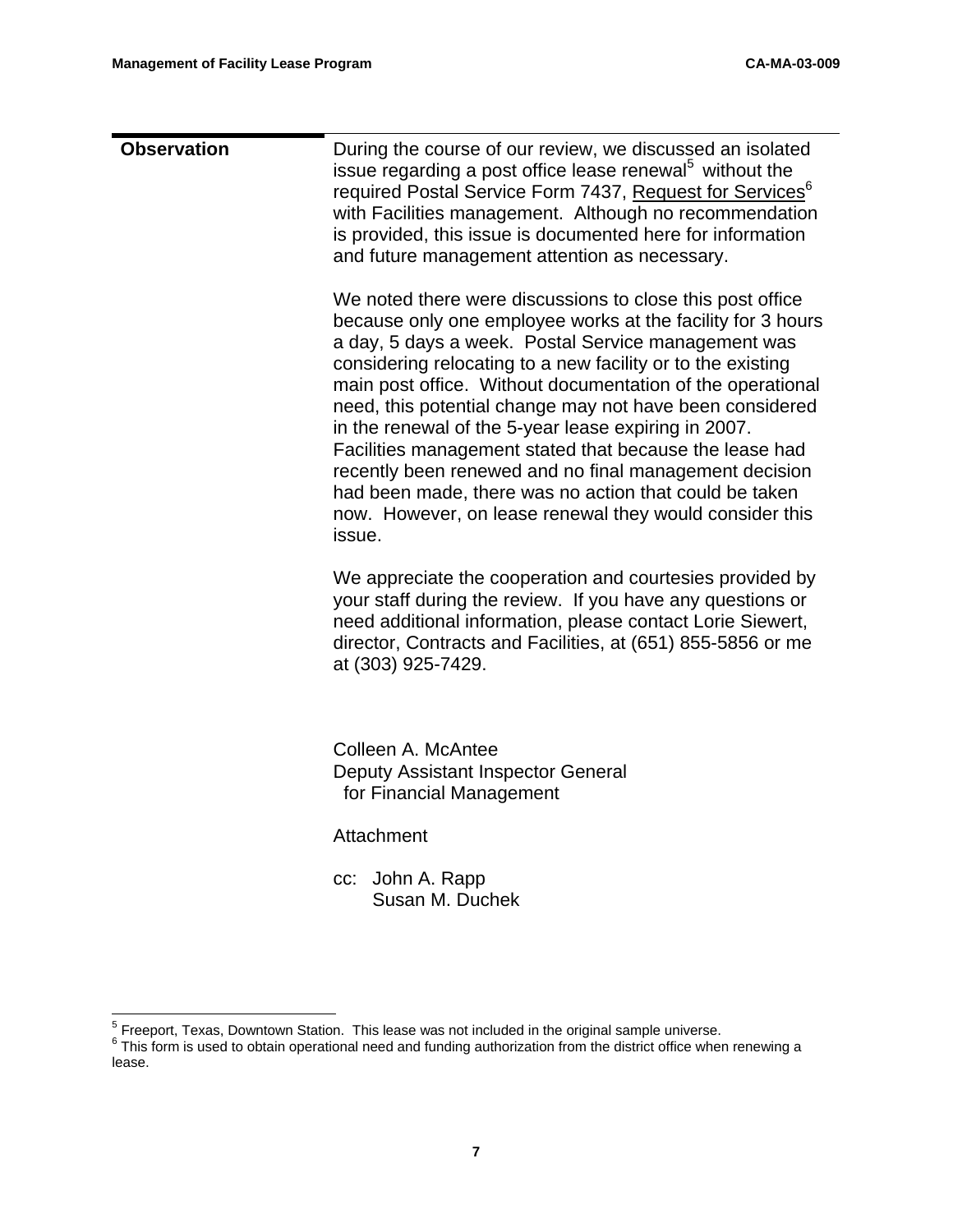## **APPENDIX. MANAGEMENT'S COMMENTS**

RUDY UMSCHEID **VICE PRESIDENT, FACILITIES** 



September 16, 2003

## **COLLEEN MCANTEE** DEPUTY ASSISTANT INSPECTOR GENERAL FOR FINANCIAL MANAGEMENT

SUBJECT: Transmittal of Draft Audit Report - Management of Facility Lease Program (Report Number CA-MA-03-DRAFT)

This is in response to the draft audit report.

## Recommendation

We recommend the Vice President, Facilities:

1. Implement procedures to use the newly created facility condition checklist to identify and document the condition of facilities prior to lease renewal, including communication with personnel responsible for negotiating the lease.

Management Response. Management agrees with this recommendation. We are currently finalizing the facility condition checklist and a policy memo, with the checklist attached, will be sent to Facilities Service Offices in Quarter I, FY2004.

Enforce the requirement to identify and send the lessor a letter of outstanding maintenance items when the lessor has maintenance responsibility.

Management Response. Management agrees with this recommendation. However, the draft report cites Section 513.112 of Handbook RE-1. The 1996 version of RE-1 has no such section, but Section 316.3, discusses sending the lessor a letter regarding outstanding maintenance items. Section 316.3 will be reemphasized in the policy memo referenced in item 1 above, to be distributed in Quarter I, FY2004.

3. Establish and implement procedures to document outstanding maintenance items prior to assuming maintenance responsibility from the lessor.

Management Response. Management agrees with this recommendation. Section 326.3 of the RE-1 outlines our policy regarding the lessor's correction of all deferred maintenance deficiencies prior to the Postal Service assuming maintenance responsibility from the lessor. While the Maintenance Rider USPS Responsibility (Partial) in our lease has specified this policy, follow-up to ensure that the proper certifications were received has been lacking. With the facility condition checklist, deferred maintenance will be identified prior to the Postal Service taking responsibility for maintenance, and a written list will be furnished to the lessor. The lessor will be required to correct all items prior to the Postal Service assuming maintenance in accordance with the Rider. In addition, we will issue updated documents, Maintenance Rider - USPS Responsibility (Partial) in Quarter I, FY2004. The revised Rider states that, if the deferred maintenance is not completed and the proper certifications are not received, the Landlord (Lessor) "shall remain responsible for the maintenance of the building, systems, and equipment" in accordance with the Maintenance Rider, Landlord Responsibility, which is also included with the Lease.

4301 WILSON BOULEVARD, SUITE 300 ARLINGTON, VA 22203-1861 703-526-2727 FAx: 703-526-2727